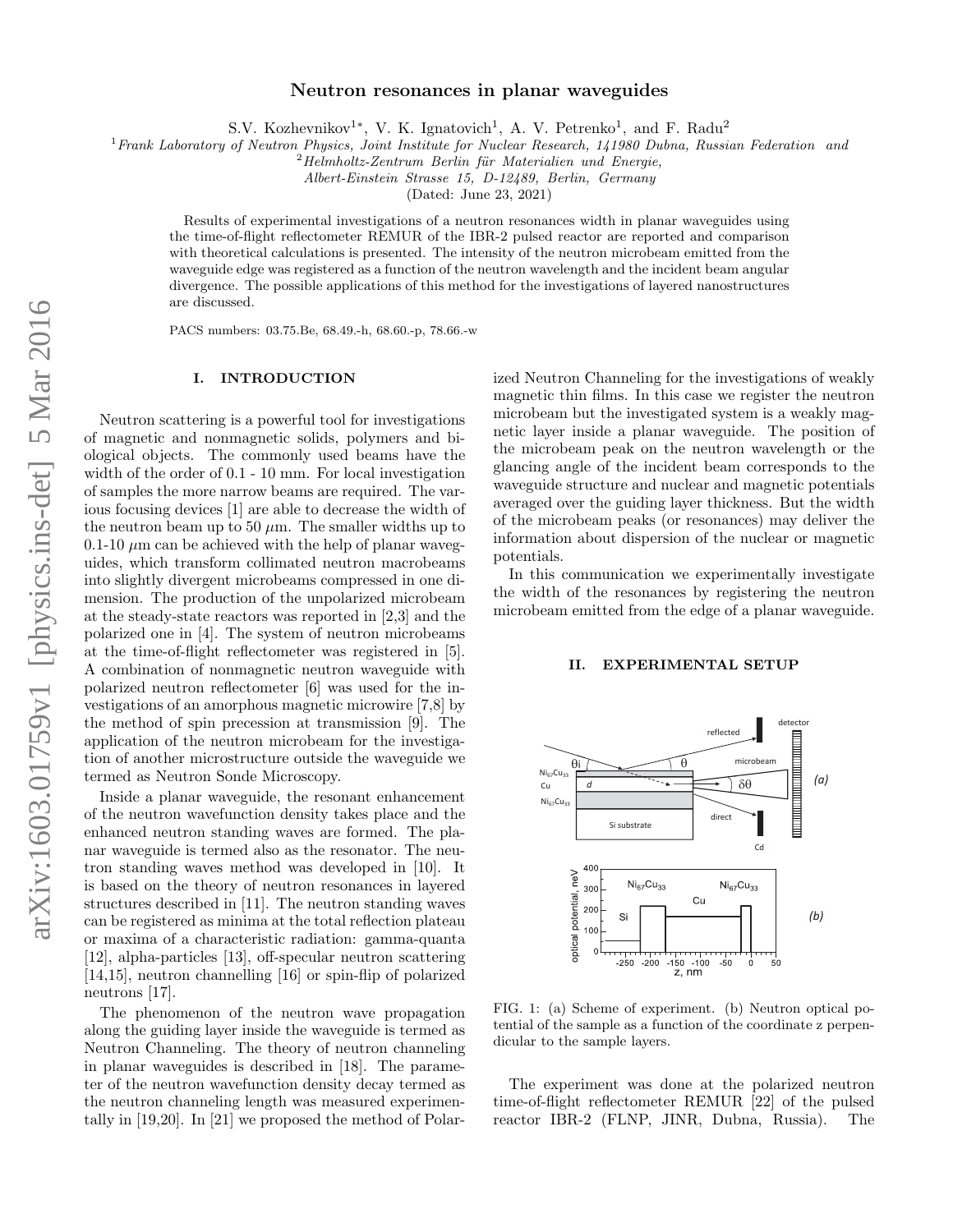scheme of the experiment is shown in Fig. 1a. The resonant planar waveguide is a multilayer  $Ni<sub>6</sub>7Cu<sub>3</sub>3(20)$  $nm)/Cu(150)/Ni<sub>6</sub>7Cu<sub>3</sub>3(50)/Si$ (substrate) with optical nuclear potential shown in Fig. 1b. At room temperature the alloy  $Ni(67\% \text{ at.})Cu(33\% \text{ at.})$  is nonmagnetic. The initial neutron beam falls onto the sample surface under a grazing angle  $\theta_i$ , and tunnels through the upper layer into the wave guiding layer (channel) made of Cu. Inside the middle layer the neutron wave density at some wavelengths is resonantly enhanced. In the potential system Fig. 1b three resonances of orders  $n = 0, 1, 2$  can be observed. The enhanced neutron wave after channeling along the guiding layer reaches the exit edge and leaks out through the gap of the width d equal to the thickness of the channeling layer. The outgoing microbeam has an angular divergence  $\Delta\theta$ , which is determined by the law of the Fraunhofer diffraction  $\Delta\theta \sim \lambda/d$ , where  $\lambda$  is the neutron wavelength. The divergent microbeam is registered by two-dimensional position-sensitive (PSD) <sup>3</sup>He detector with spatial resolution 2 mm. The distance sample-detector was 4.94 m. The full time-of-flight base was 33.94 m. The glancing angle of the incident beam was fixed at 3.69 mrad. The angular divergence of the incident beam  $\Delta\theta_i$  has been varied and the width of the microbeam intensity was measured as a function of the neutron wavelength.

## III. EXPERIMENTAL RESULTS

The parameters of the sample found in a neutron reflectometry measurements were CuO(2.5  $\text{nm})/\text{Ni}_67\text{Cu}_33(14.9)/\text{Cu}(141.7)/\text{Ni}_67\text{Cu}_33(53.3)//\text{Si}(\text{substrate}).$ The nuclear potentials were found to be: CuO (45 neV), upper layer  $Ni<sub>6</sub>7Cu<sub>3</sub>3$  (245 neV), Cu(171 neV), bottom layer  $Ni_67Cu_33$  (219 neV), Si (54 neV).



FIG. 2: Two-dimensional map of the neutron intensity in dependence on the neutron wavelength and the scattering angle at the fixed grazing angle of the incident beam 3.69 mrad.

With time-of-flight technique it is possible to obtain

at PSD a two-dimensional map of neutron counts for any glancing angle of the incident beam. One such a map for the glancing angle of the incident beam  $\theta_i = 3.69$ mrad is presented in Fig.2. The horizontal axis corresponds to neutron wavelength  $\lambda$  and the vertical one corresponds to the outgoing angle  $\theta$  with respect to horizon. The specularly reflected and direct beams were blocked by Cd beam-stops as shown in Fig. 1a. The counts near position of the direct beam correspond to the refracted one. The spots marked by ellipses correspond to the microbeams of different resonance orders  $n = 0$ , 1, 2. The space distribution of the neutron microbeam intensity reflects the two-dimensional distribution of the neutron wavefunction density  $|\Psi_n(z,\lambda)|^2$  in the waveguide [3], where z is the coordinate perpendicular to the sample surface and  $n=0, 1, 2...$  is the resonance order.



FIG. 3: The microbeam intensity integrated around the sample horizon as a function of the neutron wavelength at various angular divergence of the incident beam: 0.60, 0.40, 0.20 and 0.10 mrad. The marked peaks correspond to resonances  $n=0$ , 1, 2, 3. (a) Narrow region near the sample horizon. (b) The region outside the sample horizon. (c) Wide region between the reflected and refracted beams.

In Fig. 3a, the dependence of the neutron intensity registered by PSD on the neutron wavelength is shown for the several angular divergences (FWHM) of the incident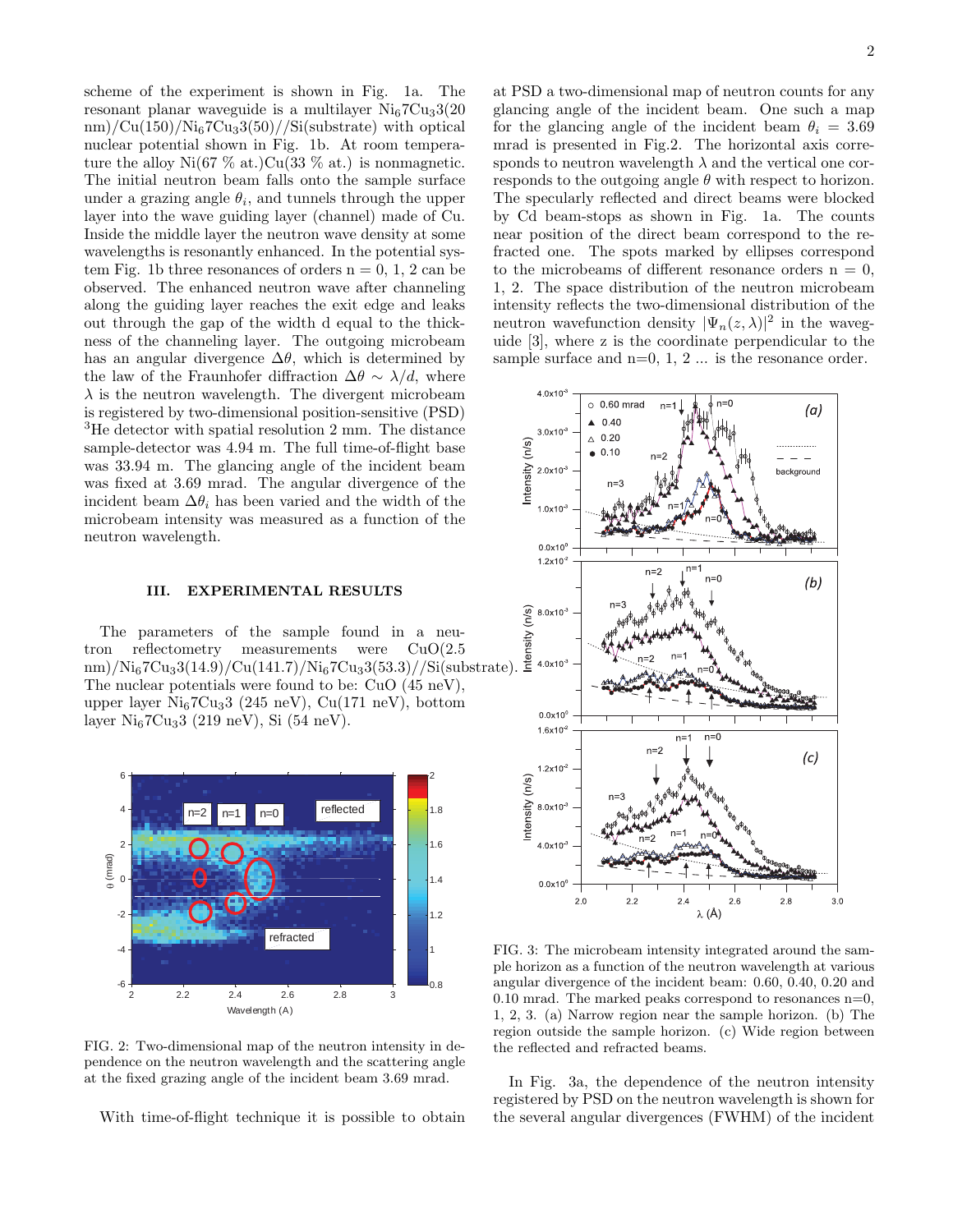beam  $\Delta\theta_i = 0.60, 0.4, 0.2$  and 0.1 mrad. The intensity was integrated over the angular range between specularly reflected and the direct beams marked by two solid lines in Fig. 2. The strong peak is the resonance order n=0. The weak peak on the left side marked by the arrow is the resonance order  $n=1$ . It is the part of the peak  $n=1$ because the intensity distribution of this resonance has a minimum near the horizon direction. One can see that the width of the peak  $n=0$  decreases with decreasing the incident beam angular divergence. For the comparison, in Fig. 3b the neutron intensity integrated outside the central part near the horizon (Fig. 2) is presented. In this figures, the peaks of the resonances  $n=0$  are absent and the peaks of the resonances  $n=1, 2, 3$  are clearly seen. The neutron intensity in Fig. 3c is the sum of the integrated neutron intensities of Figs. 3a and 3b.

In Fig. 4a the width (FWHM) of the resonance  $n=0$ peak of Fig. 3a is shown as a function of the incident beam angular divergence (FWHM). Points are experimental ones and the solid line is a linear fit. One can see the linear decrease of the wavelength width with decrease of the angular divergence of the incident beam. The point cut-off by the line on the axis mrad corresponds to the wavelength width  $\Delta \lambda$ =0.0356 Å.

To estimate the eigen width of the resonance n=0, we have to extract the neutron wavelength resolution due to the reactor pulse width. In Fig. 4b the neutron count on the detector at the distance 33940 mm is presented as a function of the time (points are experiment ones and the line is a Gaussian fit). The fitted width of this peak (FWHM) is  $280 \pm 6$  ( $\mu$ s). This value of the reactor pulse width corresponds to the neutron wavelength resolution  $\delta\lambda$ =0.0326  $\pm$  0.0014 (Å) for the time-of-flight method. Thus, the experimental value of the internal width of the resonance n=0 can be estimated as  $\Delta\lambda_{0,exp} = (\Delta\lambda (\delta \lambda)$ =0.0030 ± 0.0014 (Å).

### IV. CALCULATIONS

Here we estimate the intrinsic width of the resonance peak  $n=0$  using the theory of the resonances [11]. According to this theory the wave function in the resonant Cu layer can be represented as

$$
\Psi(\mathbf{r}) = exp(i\mathbf{k}_{||}\mathbf{r}_{||}) \left[ e^{ik_2(z - d\mathbf{2})} + R_{32}e^{-ik_2(z - d_2)} \right]
$$
  
\n
$$
\frac{exp(ik_2 d_2)itT_{20}}{1 - exp(2ik_2 d_2)R_{02}R_{32}}
$$
\n(1)

where  $k_i = \sqrt{k_z^2 - u_i}$  is the normal component of the neutron wave vector inside the potential  $u_i$  of thickness  $d_i$ ,  $R_{ji}$ ,  $T_{ji}$  are reflection and transmission amplitudes respectively from a potential  $i$  to the potential  $j$ , and zero denotes vacuum. The vectors with index || have components in the  $(x, y)$  plane parallel to the sample surface.

The reflection amplitude from the right side of the full



FIG. 4: (a) The neutron wavelength width of the microbeam peak of the resonance n=0 measured experimentally shown as a function of the angular divergence of the incident beam (points). The line is the linear fit. (b) The fast neutron peak of the reactor pulse measured as a function of the time of the neutron arriving to the detector (symbols are experimental data and the line is the Gaussian fit). The peak position corresponds to the moment of the reactor burst and the peak width defines the neutron wavelength resolution. The right side of the experimental curve marked by the arrow contains the background.

potential shown in Fig.1b can be represented in the form

$$
R = R_{20} + T_{20}T_{02} \frac{exp(ik_2 d_2 R_{32})}{1 - exp(2ik_2 d_2)R_{02}R_{32}} \tag{2}
$$

The amplitudes entering (1) and (2) are given by

$$
R_{20} = R_2 + \frac{T_2^2 r_{20}}{1 - r_{20} R_2}, \qquad T_{20} = \frac{T_2 (1 + r_{20})}{1 - r_{20} R_2}
$$
  
\n
$$
T_{20} = \frac{T_2 (1 - r_{20})}{1 - r_{20} R_2}, \qquad R_{20} = -r_{20} + \frac{(1 - r_{20}^2) R_2}{1 - r_{20} R_2}
$$
  
\n
$$
R_{32} = -r_{20} + \frac{1 - r_{20}^2) R_{43}}{1 - r_{20} R_{43}}, \qquad R_{43} = R_3 \frac{T_3^2 r_{40}}{1 - r_{40} R_3}
$$
  
\n(3)

and in the last expression the Si substrate is supposed to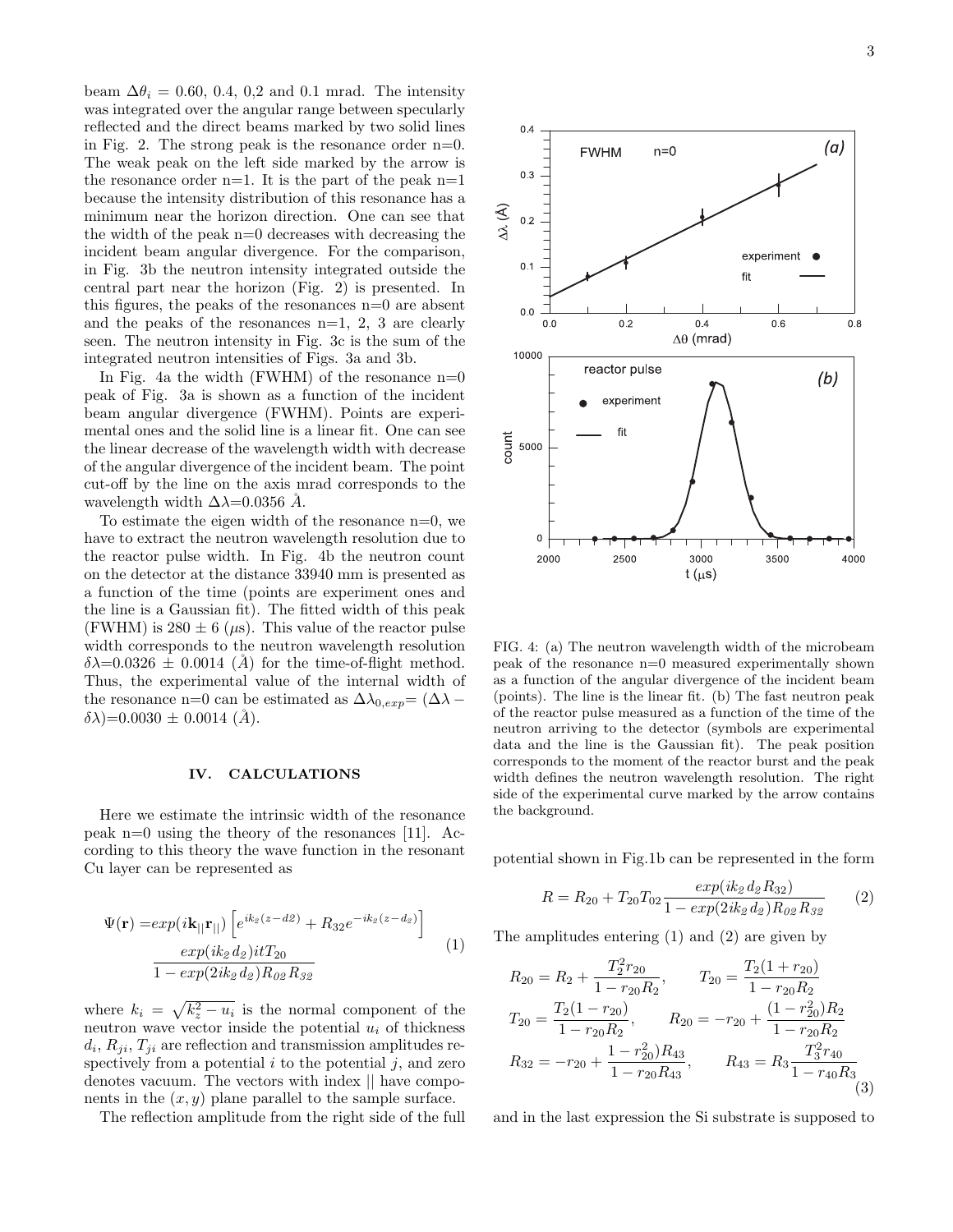

FIG. 5: The microbeam intensity (11) integrated near the sample horizon as a function of the neutron wavelength at a given incidence glancing angle  $\theta = 3.69$  mrad. Four resonances of orders n=0, 1, 2, 3 are seen. The calculated width  $\Delta\lambda_0$  of the resonance n=0 is equal to  $2.592 \times 10^{-3}$  Å.

be of infinite thickness. The amplitudes  $R_i$  and  $T_i$  are reflection and transmission amplitudes of a rectangular potential of height  $u_i$  and thickness  $d_i$ :

$$
R_i = r_{i0} \frac{1 - exp(2ik_i d_i)}{1 - r_{i0}^2 exp(2ik_i d_i)}
$$
  
\n
$$
T_i = exp(ik_i d_i) \frac{1 - r_{i0}^2}{1 - r_{i0}^2 exp(2ik_i d_i)}
$$
\n(4)

where  $r_{i0} = (k_z - k_i)(k_z + k_i)$  is reflection amplitude from a potential step of height  $u_i$ . The denominator in (1) has resonant property. It becomes smallest  $1-|R_{02}R_{32}|$  when in the guiding Cu layer the resonant phase condition

$$
\gamma(\lambda) = 2k_2 d + arg(R_{02}) + arg(R_{32}) = 2\pi n \qquad (5)
$$

where integer  $n=0, 1, 2, \ldots$  denotes the order of the resonances. The resonances can be represented by the Breit-Wigner formula

$$
\frac{1}{1 - exp(i\gamma(\lambda))|R_{02}R_{32}|} \approx \frac{1}{1 - |R_{02}R_{32}|[1 + i\gamma(\lambda)(\lambda - \lambda_n)]}
$$

$$
\approx \frac{1}{\lambda - \lambda_n - i\Delta\lambda_n}
$$
(6)

where

$$
\gamma^{'}(\lambda_n) = \frac{d}{dk}\gamma(k)_{\lambda = \lambda_n},\tag{7}
$$

therefore the width of the resonance is

$$
\Delta\lambda = \frac{|R_{20}|R_{32}| - 1}{|R_{20}|R_{32}|\gamma(\lambda_n)}
$$
(8)

For the resonance n=0 the width is

$$
\Delta\lambda_0 = 2.592 \times 10^{-3} \AA \tag{9}
$$

The intensity outgoing the side edge of the channeling layer for the given incidence glancing angle  $\theta$  and integrated over all outgoing angles can be represented in the form

$$
J(\theta, \lambda) = C \int_0^{d_2} |\Psi(\mathbf{r})|^2 dz,
$$
 (10)

where C is some normalization constant, which for convenience is chosen here to be  $C=10^{-3}$ , and the wave function in the channel is given in (1). This intensity for a given  $\theta = 3.69$  mrad is shown in Fig. 5. Four resonances are clearly visible. Of course, their positions depend on the incidence angle. It is because that Eq. (6) contains  $k_z$ , which for thermal neutrons is  $\approx \theta/\lambda$ , where is the glancing angle of the incident beam, and its value for thermal neutrons is of the order of 10−3. The larger is θ, the larger is the resonance wavelength  $\lambda_n$  in (7).

The experimentally measured resonance peaks presented in Fig. 3a can be theoretically calculated by the integration of (11) over the angular uncertainty  $\Delta\theta$ :

$$
I(\lambda) = \int_{\theta}^{\theta + \Delta \theta} d\theta' J(\theta', \lambda).
$$
 (11)



FIG. 6: The microbeam intensity (11) integrated near the sample horizon and integrated over different angular uncertainties  $\Delta\theta$  of the incident beam near  $\theta$ =3.69 mrad as a function of the neutron wavelength. Four resonances of orders n=0, 1, 2, 3 are seen. The curves qualitatively agree with experimental ones shown in Fig. 3a.

The result is presented in Fig. 6. The calculated peaks are in good agreement with experimental ones shown in Fig. 3a. It is also clear that the width of the n-th peak,  $\Gamma_{\lambda n}$ , can be represented as a linear function

$$
\Gamma_{\lambda n} \approx \Delta \theta \lambda_n + \Delta \lambda_n, \tag{12}
$$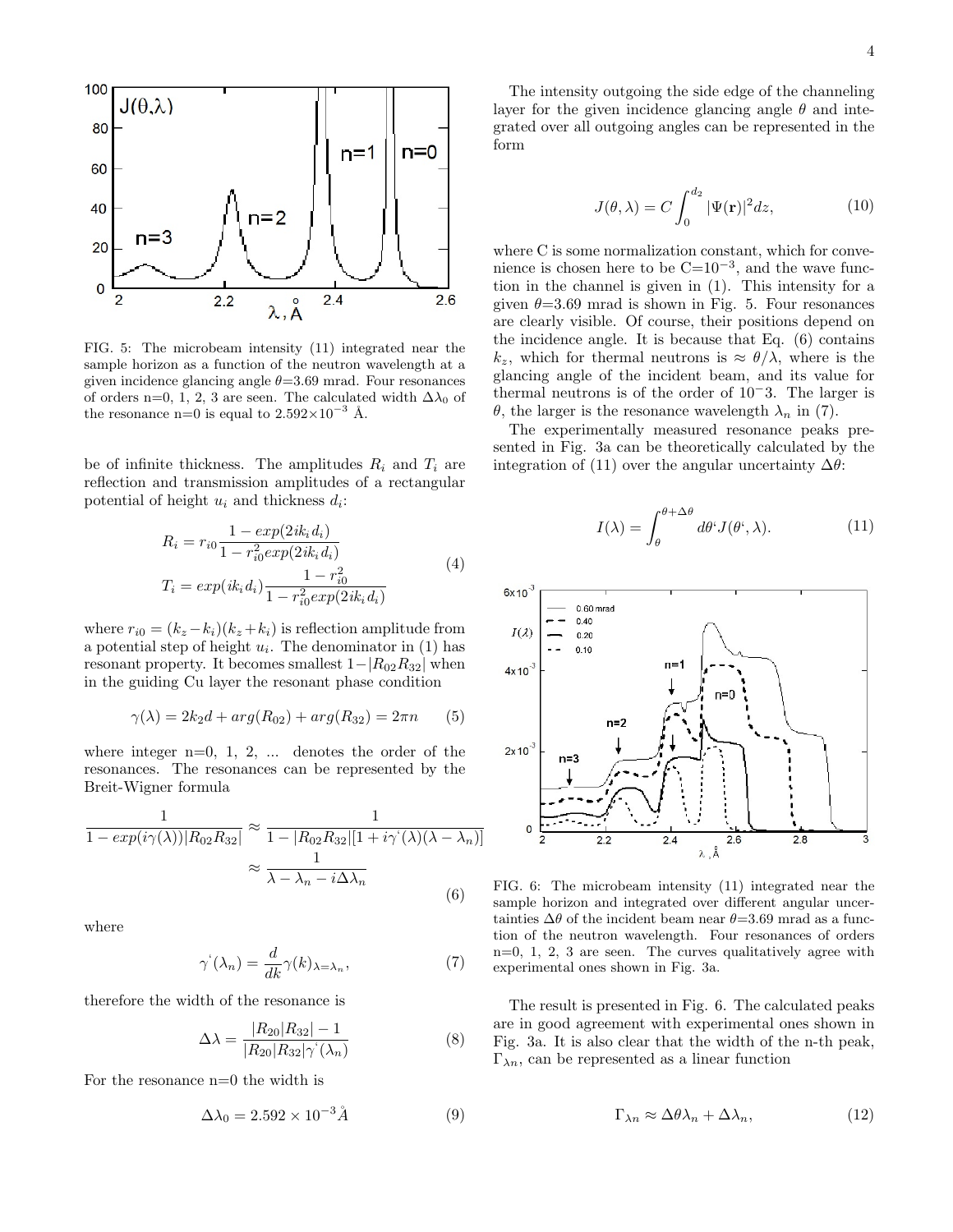which decreases with decrease of the angular uncertainty and in the limit  $\Delta\theta=0$  gives  $\Delta\lambda_n$  (9).

One can see that value of the calculated width (9) of the resonance n=0 coincides with the experimentally estimated value within error bar due to the reactor pulse width.

## V. DISCUSSION

Neutron resonances in planar waveguides can be registered in two ways. One method is to observe minima on the total reflection plateau of the specular reflectivity. Another way is to observe maxima of the secondary radiation such as alpha-particles and gamma-rays or the secondary channel of the neutron radiation like off-specular neutron scattering, spin-flip and the neutron channeling. The secondary characteristic radiation can be used only with special matter like <sup>6</sup>Li or Gd. The secondary channel of neutron radiation can be used for many materials: magnetic and nonmagnetic ones.

The neutron interaction with matter is weak as a rule. Therefore the dips on the total reflection plateau at resonances in planar waveguides are not deep (see for instance [14,15]). At some special conditions the dips at resonances can reach 0.5 of the total reflection [12,13]. It means that in the best case the ratio effect/background=0.5. The typical value is  $ef$ -

- 1. F. Ott, Focusing Optics for Neutrons. In: Modern Developments in X-Ray and Neutron Optics. Springer Series in Optical Sciences. 2008. Vol. 137. pp. 113-134.
- 2. F. Pfeiffer, V. Leiner, P. Høghøj, I. Anderson, Phys. Rev. Lett. 88, 055507 (2002).
- 3. F. Pfeiffer, P. Høghø, I. S. Anderson, V. Leiner, Proc. SPIE 4509, 79 (2001).
- 4. S.V. Kozhevnikov, A. $R\tilde{A}\frac{1}{4}hm,$  F. Ott, N.K. Pleshanov, J. Major, Physica B 406, 2463 (2011).
- 5. S.V. Kozhevnikov, V.K. Ignatovich, Yu.V. Nikitenko, F. Ott, A.V. Petrenko, System of neutron microbeams from a planar waveguide, Pis'ma v ZhETF, 102, 3 (2015). [JETP Lett. 102, 1 (2015)].
- 6. S.V. Kozhevnikov, A. Rühm, J. Major, Crystallography Reports 56, 1207 (2011).
- 7. S. V. Kozhevnikov, F. Ott, J. Torrejón, M. Vázquez, A. Thiaville, Physics of the Solid State 56, 57 (2014). Translated from S.V. Kozhevnikov, F. Ott, J. Torrejón, M. Vázquez, A. Thiaville, Fizika Tverdogo Tela 56, 63 (2014).
- 8. F. Ott, S. Kozhevnikov, A. Thiaville, J. Torrejón, M. Vázquez, Nucl. Instrum. and Meth. A 788, 29 (2015).
- 9. P. Thibaudeau, F. Ott, A. Thiaville, V. Dubuget, F. Duverger, Europhys. Lett. 93, 3700 (2011).
- 10. Yu.V. Nikitenko, Physics of Particles and Nuclei 40, 890 (2009). Translated from Yu.V. Nikitenko, Fizika Elementarnykh Chastits i Atomnogo Yadra 40, 1682 (2009). 11. F. Radu, V. K. Ignatovich, Physica B 292, 160 (2000).
- 12. H. Zhang, P. D. Gallagher, S. K. Satija, R. M. Lind-

 $fect/background=0.1.$ 

In the case of the neutron channeling and the microbeam registration, the ratio effect/background can be 10 as one can see in Fig. 3a. It is 100 times better. In the microbeam geometry one can effectively separate the useful neutrons from the background ones contained in reflected, refracted and direct beams. It gives the possibility to observe a low effect at almost zero level of the background.

### VI. CONCLUSION

The width of the neutron resonances in planar waveguides was investigated experimentally for the first time using the neutron channeling and the registration of the microbeam emitted from the sample edge. Timeof-flight technique was used to measure the microbeam peak width in dependence on the neutron wavelength and the incident beam angular divergence. The linear dependence was found. The measured experimental resonance peaks are well reproduced in calculations, which proves that mathematical model for description of resonant channeling is quite correct. We expect that method of resonant channeling described in this communication is quite sensitive and can be applied for investigation of small effects of nuclear or magnetic inhomogeneities of the matter in layered nanostructures.

- strom, R. L. Paul, T. P. Russell, P. Lambooy, E. J. Kramer, Phys. Rev. Lett. 72, 3044 (1994).
- 13. V. L. Aksenov, Yu. V. Nikitenko, F. Radu, Yu. M. Gledenov, P. V. Sedyshev, Physica B 276-278, 946 (2000). 14. S.V. Kozhevnikov, F. Ott, E. Kentzinger, A. Paul, Physica B 397, 68 (2007).
- 15. S.V. Kozhevnikov, F. Ott, A. Paul, L. Rosta, Eur. Phys. J. Special Topics 167, 87 (2009) 87. 16. V.L. Aksenov, Yu.V. Nikitenko, Physica B 297, 101 (2001).
- 17. V. L. Aksenov, Yu. V. Nikitenko, S.V. Kozhevnikov, F. Radu, R. Kruis, T. Rekveldt, Surface Investigation, 16, 1225 (2001). Translated from V.L. Aksenov, Yu.V. Nikitenko, S.V. Kozhevnikov, F. Radu, R. Kruis, T. Rekveldt, Poverkhnost' 8, 10 (2000).
- 18. V. K. Ignatovich, F. Radu, Phys. Rev. B 64, 205408  $(2001)$
- 19. S.V. Kozhevnikov, V.K. Ignatovich, F. Ott, A. Rühm, J. Major, JETP 117, 636 (2013). Original text S.V. Kozhevnikov, V.K. Ignatovich, F. Ott, A. Rühm, J. Major, Zhurnal Experimental'noy i Teoreticheskoy Fiziki 144, 733 (2013), in English.
- 20. Yu. V. Nikitenko, V. V. Proglyado, V. L. Aksenov, Journal of Surface Investigation. X-ray, Synchrotron and Neutron Techniques 8, 961 (2014). Translated from Yu. V. Nikitenko, V. V. Proglyado, V. L. Aksenov, Poverkhnost'. Rentgenovskie, Sinkhrotronnye i Neitronnye Issledovaniya 10, 3 (2014).
- 21. S.V. Kozhevnikov, Yu.N. Khaydukov, T. Keller, F. Ott, F. Radu, Polarized neutron channeling as a tool for